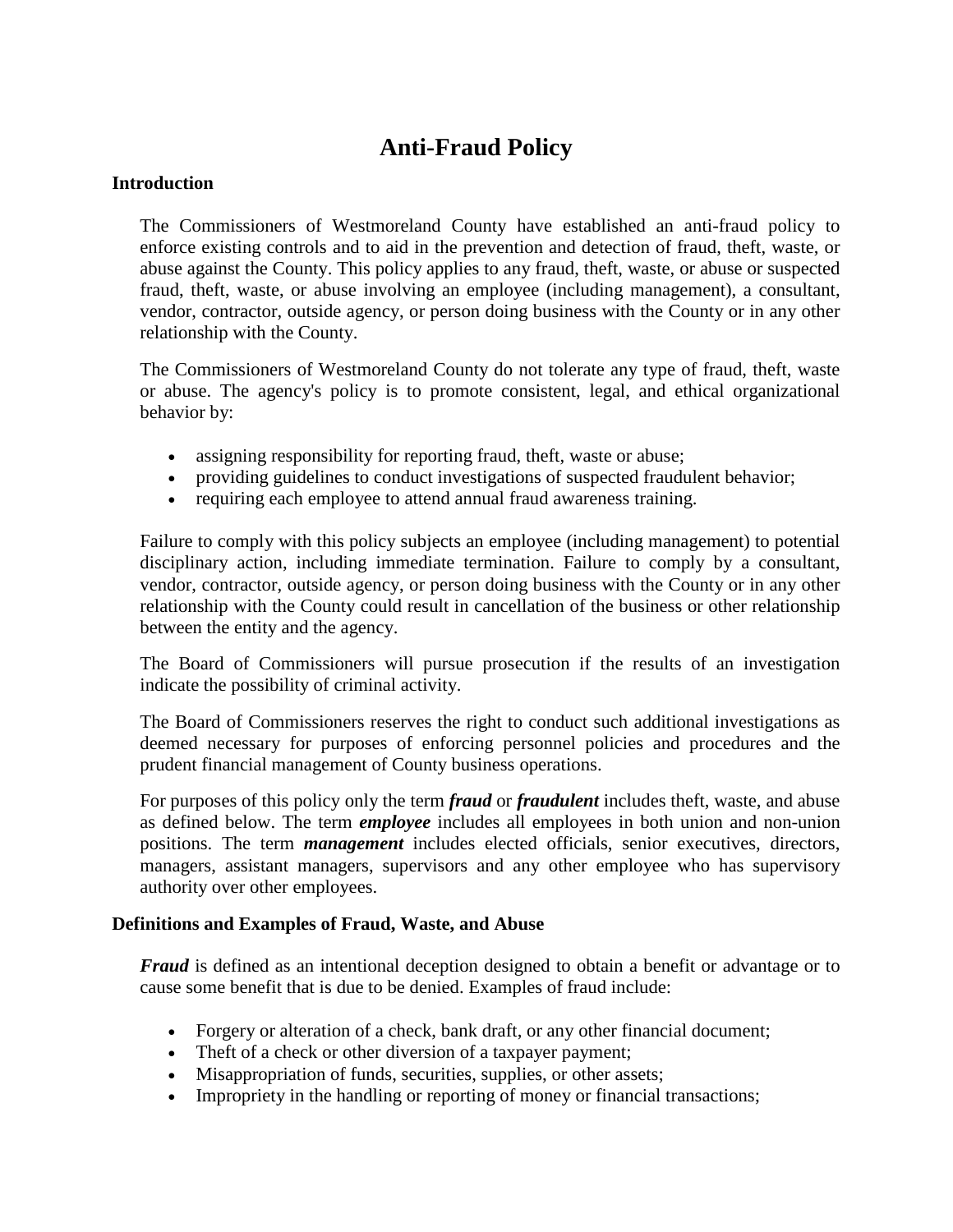- Profiteering as a result of insider knowledge of county operations;
- An employee with access to confidential taxpayer information who sells this information or uses it in the conduct of an outside business activity;

*Waste* is the loss or misuse of state resources that results from deficient practices, system controls, or decisions. An example of waste is not taking advantage of available early bird conference registration discounts.

*Abuse* is the intentional, wrongful, or improper use of resources or misuse of rank, position, or authority that causes the loss or misuse of resources, such as tools, vehicles, computers, copy machines, etc. Examples of abuse include:

- Using county equipment or supplies to conduct personal business;
- An employee using non-confidential taxpayer information to get new customers for his/her outside business.

*Theft* is defined as the act of taking something from someone unlawfully. An example of theft is taking home a printer belonging to the agency and keeping it for personal use.

## **Responsibility to Report Suspected Fraud**

Each employee is required to report any suspected fraud, theft, waste or abuse or other dishonest conduct to the employee's management or to the County Controller.

Management is required to report suspected fraud, theft, waste or abuse or other dishonest conduct, including reports from employees or other individuals, to the County Controller.

Management does not have the authority to determine the merits of a report of suspected fraud - the County Controller makes this determination with the assistance of Internal Audit, the County Solicitor and the District Attorney, as provided by this policy.

The identity of an employee or complainant who reports suspected fraud will be protected to the full extent allowed by law. (See: *Responsibilities of County Controller.*)

Suspected improprieties and/or misconduct concerning an employee's ethical conduct should be reported to department management or the County Controller. Note that there are many instances of prohibited actions that do not rise to the level of fraud, such as an improper relationship with a vendor.

## **Guidelines for Handling a Report of Suspected Fraud, Theft, Waste, or Abuse**

Whether the initial report is made to management or the County Controller, the reporting individual should receive the following instructions and information:

- Do not contact the suspected individual in an effort to determine facts or demand restitution.
- Allow the County Controller to conduct the investigation. Do not further investigate the allegations.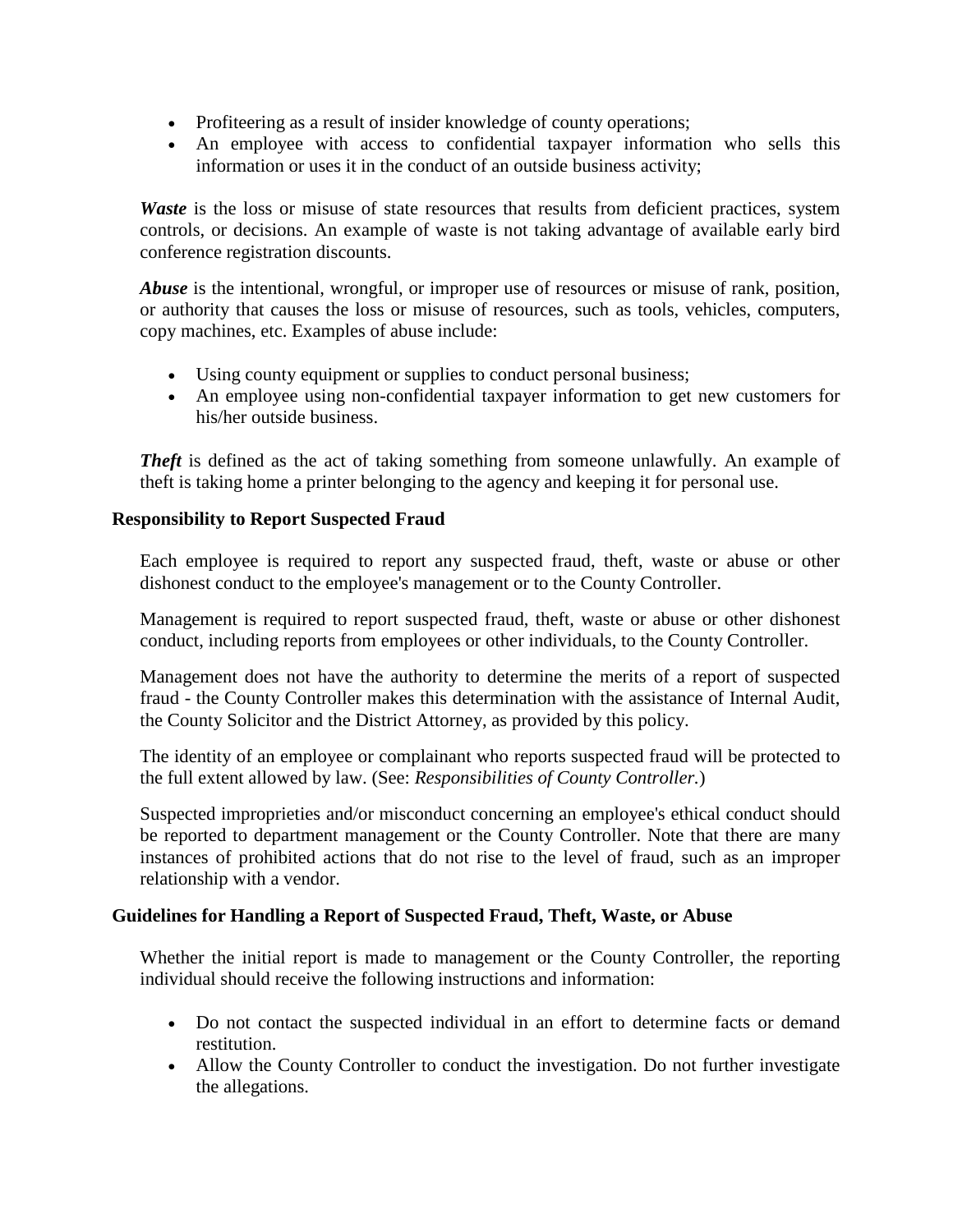- Observe strict confidentiality. Do not discuss the case, facts, suspicions, or allegations with anyone unless specifically asked to do so by the County Controller, the District Attorney or the County Solicitor.
- Retaliation will not be tolerated. The County will not tolerate any form of retaliation against individuals providing information concerning fraud or suspected fraud.
- Every effort will be made to protect the rights and the reputations of everyone involved, including the individual who in good faith alleges perceived misconduct as well as the alleged violator(s). (See: *Disciplinary Action* for the consequences of making a report of fraud in bad faith.)
- The identity of an employee or other individual who reports a suspected act of fraud will be protected as provided by this policy. (See: *Responsibility to Report Suspected Fraud*.)

## **Responsibility of County Controller**

On receiving a report of suspected fraud, the County Controller shall document the contact and conduct a preliminary investigation to determine the credibility of the report. If the report is credible, the County Controller shall follow the investigation guidelines provided in this policy. (See: *Guidelines for the Investigation of Suspected Fraud*.)

The County Controller shall make every effort to protect the rights and the reputations of everyone involved in a report of suspected fraud, including the individual who in good faith alleges perceived misconduct, as well as the alleged violator(s). The County Controller also shall make every effort to protect the identity of a person who in good faith reported the suspected fraud. However, disciplinary action may be taken as provided by this policy if a report is made in bad faith (see: *Disciplinary Action*).

On determining that a report is not credible or is not a report of fraud, the County Controller shall document this determination. The County Controller's documentation shall include support for the determination. The County Controller may refer questions as to whether an action constitutes fraud to the Internal Audit Division and/or the District Attorney.

In addition to reporting each suspected fraud to District Attorney, the County Controller is responsible for reporting confirmed fraud to the County Commissioners.

The County Controller and/or his Deputy shall also meet at least quarterly with the County Solicitor to review all reports that have been determined not to be credible or not a report of fraud, including the documentation in support of the determination. Upon recommendation of the County Solicitor, the County Controller shall follow the investigation guidelines provided in this policy to conduct an investigation of any such report that the County Solicitor deems sufficiently credible to merit further investigation.

The County Controller is responsible for the administration, revision, interpretation, and application of this policy.

In the event that a report of suspected fraud identifies the County Controller as the person accused of the wrongdoing, the report shall be forwarded to the County Solicitor, who shall document the contact and conduct a preliminary investigation to determine the credibility of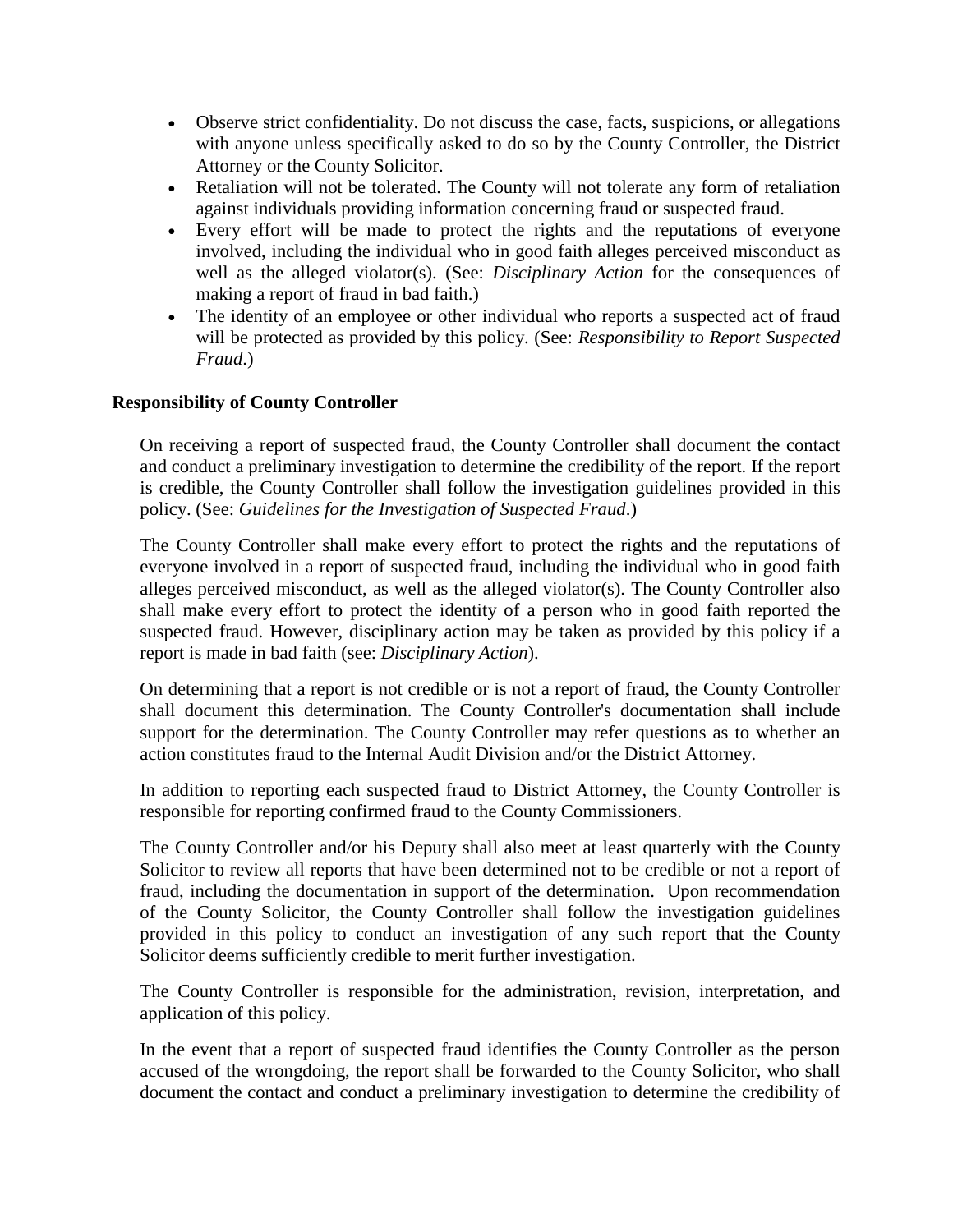the report. If the County Solicitor determines that the report is credible, the County Solicitor shall present copies of the report to the District Attorney, the Pennsylvania Ethics Commission, and/or any other agency or official having jurisdiction over acts of misconduct by an elected County official. The County Solicitor may also conduct an investigation of the suspected fraud in accordance with the investigation guidelines provided in this policy.

#### **Guidelines for the Investigation of Suspected Fraud**

The County Controller has primary responsibility for the full investigation and documentation of suspected fraud.

The County Controller has primary responsibility for the investigation of reported wrongdoing and all suspected fraud and for coordinating investigative activities with the District Attorney and the County Solicitor. Each employee involved in an investigation of suspected fraud shall keep the content of the investigation strictly confidential to the full extent provided by law. Investigation results shall not be disclosed or discussed with anyone other than those who have a legitimate need to know.

Any required investigative activity shall be conducted without regard to the suspected wrongdoer's length of service, position/title, relationship to the agency, or any other perceived mitigating circumstance.

The County Controller shall maintain appropriate documentation regarding incidents of fraud. The County Controller shall develop and maintain guidelines for access to and security of this documentation.

If an investigation substantiates fraudulent activities, the County Controller will prepare an incident report that documents the initial report of suspected fraud, the conduct of the investigation and the findings, including the facts that substantiated the finding of fraudulent activities and facts that refuted any allegations of fraudulent activities found to be unsubstantiated. Any such incident report shall be kept confidential, along with all notes, papers, communications and documentation relating to the investigation, and shall not be open for inspection or copying under the Pennsylvania Right-to-Know Law unless authorized by a majority of the Board of County Commissioners. The incident report shall be prepared as soon as possible after fraudulent activity has been confirmed, and sealed copies of the incident report shall be marked "Confidential" and distributed to each County Commissioner, any relevant elected County official or Judge, the District Attorney, the County Solicitor and the Director of the County Department of Human Resources. Further disclosure of an incident report confirming fraudulent activities shall only be made to such County or judicial officials and management executives as shall be necessary for administering disciplinary proceedings, and to such law enforcement personnel, prosecutors and staff as necessary for pursuing any appropriate criminal proceedings.

Any inquiries from the suspected individual, his or her attorney/representative, or any other inquirer shall be directed to the County Controller. If necessary, the County Controller will refer these inquiries to the appropriate party.